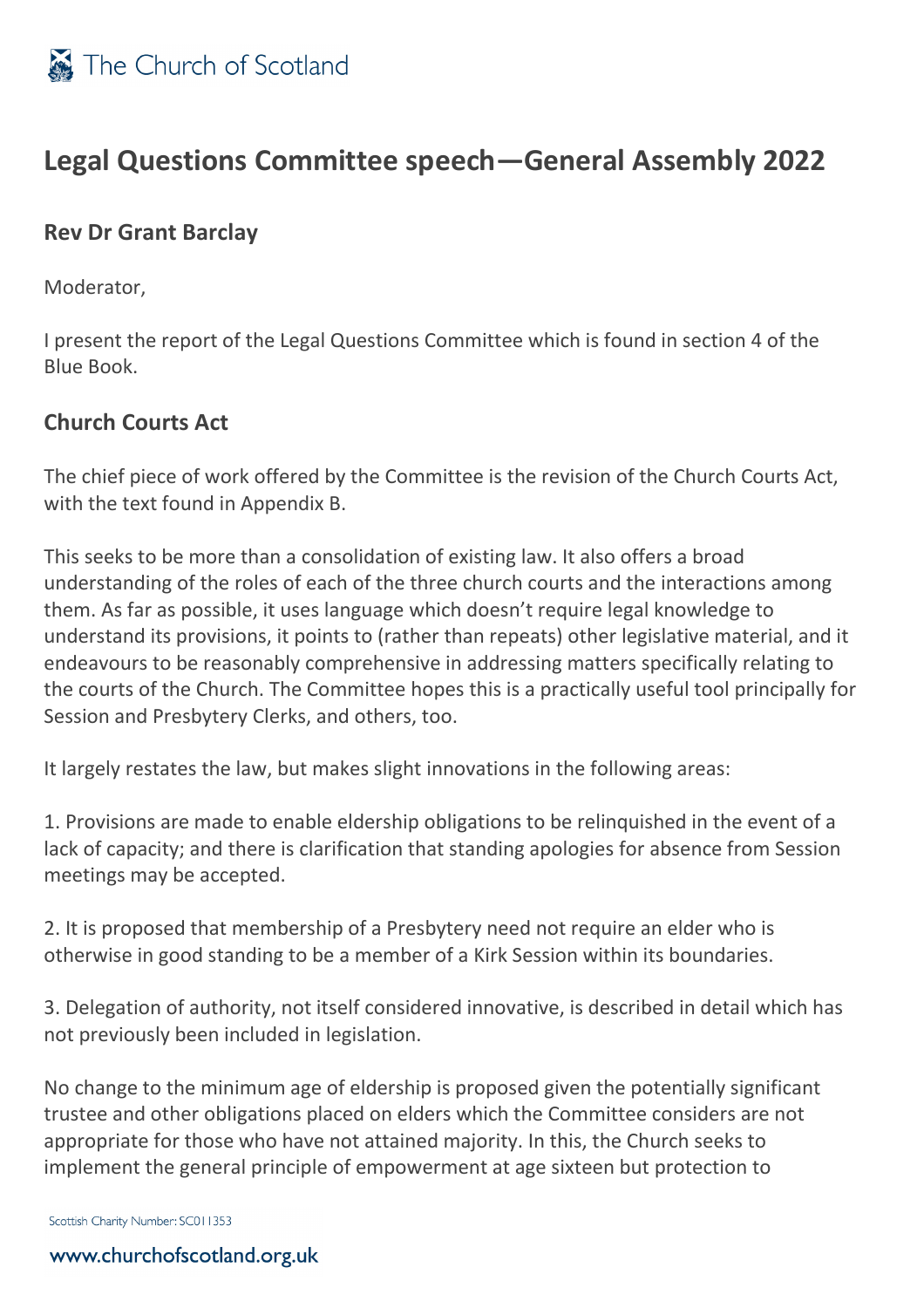## The Church of Scotland

eighteen. Correspondents, however, may be any age and this may provide a route for greater engagement with people of all ages.

A novel procedural proposal is that this draft Act should not be sent down under the Barrier Act. It is, rather, offered to the Church for consultation in draft form during the coming year. Suggestions for improvement and clarification are welcome and the Committee will present a fresh and final draft next year.

Legal Questions considers there is little of an innovative nature which is significant in this proposed Act. The Committee believes an invitation to consider and discuss its terms is preferable to the Barrier Act's binary vote by Presbyteries to approve or disapprove, coupled with a more limited opportunity to comment.

This approach is, however, simply proposed. If this Assembly considers it more appropriate to send the draft down under the Barrier Act, all materials are prepared and a suitable Overture shall swiftly be provided.

The past, challenging, years have taught us that flexibility is vital and I hope the Assembly sees in this proposal a desire to learn from experience whilst not insisting upon novelty for its own sake.

#### **Presbytery review**

Presbytery review has not developed as swiftly as some might have anticipated, partly due to the pandemic and also the continuing, widespread Presbytery restructuring.

We need continually to review our practices, not merely to improve but also to encourage, to congratulate as well as challenge and correct. The outline of a possible peer-resourced review process for the new, larger Presbyteries distils thinking to date and shall, it is hoped, be further refined through consultation in the coming year. High-level comments are welcome.

#### **Appeals procedures**

Proposed changes to appeals procedures aim to balance the interests of appellants with the resource demands of addressing grounds of appeal which are incompetent or irrelevant. It grants powers to the Convener and vice convener of the Committee or Commission to dismiss those grounds of appeal which are incompetent or irrelevant. It is also proposed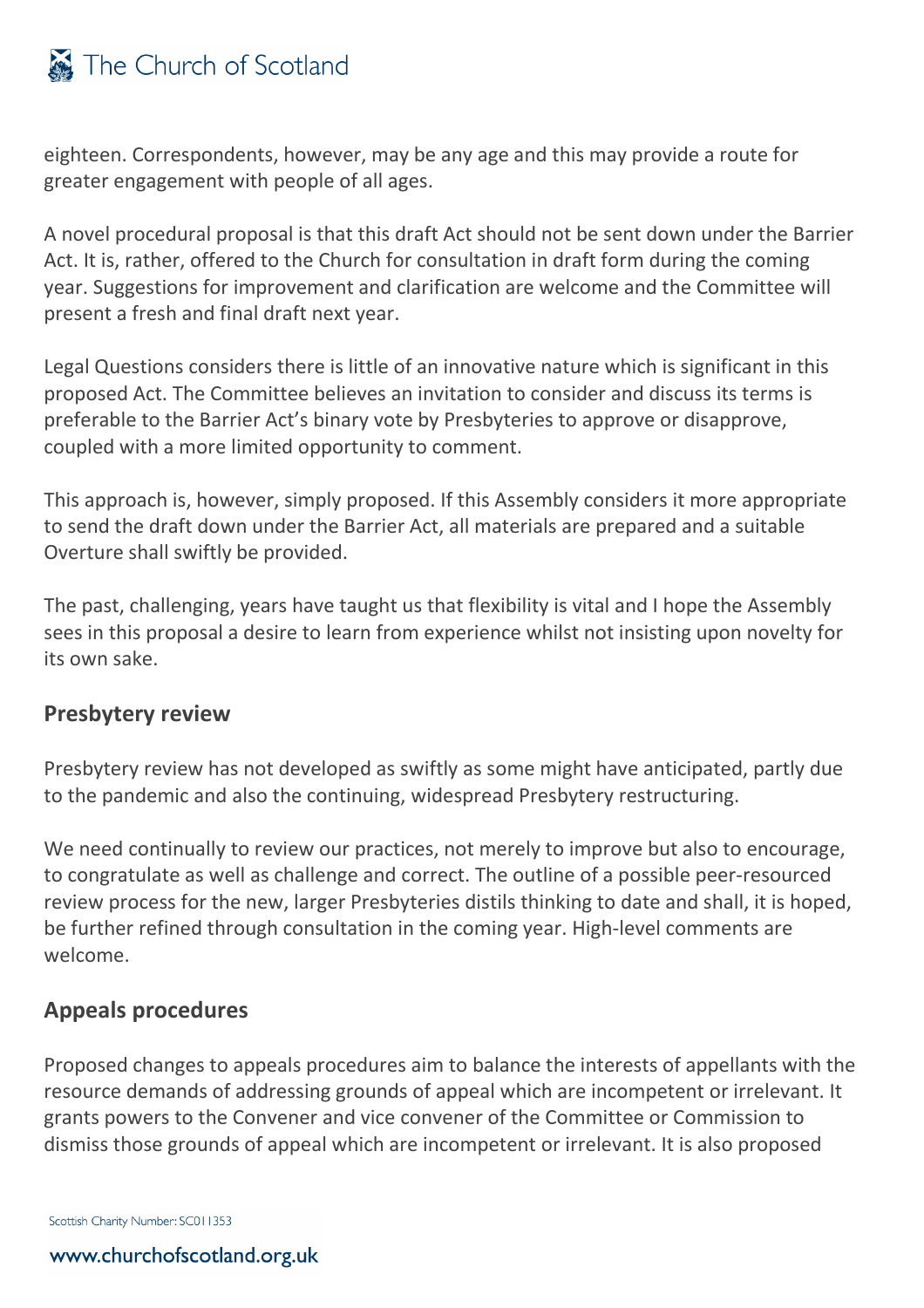

that the Judicial Panel pool be widened to permit the Church to benefit from wider, relevant experience.

#### **Format of General Assembly**

Recent experience has informed proposed changes to the Commission of Assembly Act to permit changes to the format of a subsequent General Assembly where circumstances demand, and for the Commission itself to meet in a range of formats.

The proposed Church Courts Act permits, but does not oblige, Kirk Sessions, Presbyteries and the Assembly itself to meet in a variety of formats. The task of Legal Questions is simply to make possible these formats of meeting.

The General Assembly itself has yet to debate the potential benefits, and the disadvantages, of online or mixed-format as opposed to fully in-person meetings; further, a hybrid pattern of meeting could also be achieved through a sequence, over time, of wholly in-person and wholly online, meetings.

Important issues such as fellowship and encounter, sharing in worship, adequate scrutiny of proposals, and ensuring sufficient engagement in debate are all essential elements of any General Assembly, as is the value of the prominence given to the Church's work achieved through a large gathering.

Permissive, or enabling, legislation demands careful consideration of the principles which inform, and the consequences which may flow from, any change of practice. Directions which come from this Assembly shall be incorporated in the developing draft of the Church Courts Act and in the provisions for calling the next General Assembly in 2023.

#### **Conflict of interest**

I underline the need for all Kirk Sessions to adopt a conflict of interest policy, with a style being available on the Church website, and I thank the Solicitor and Law Department for its work in this and other significant areas of the Committee's work.

#### **Expressions of thanks**

The Report notes that this has been a busy year, something I would emphasise. I simply wish to acknowledge the Committee's gratitude to the Principal and Depute Clerk who have